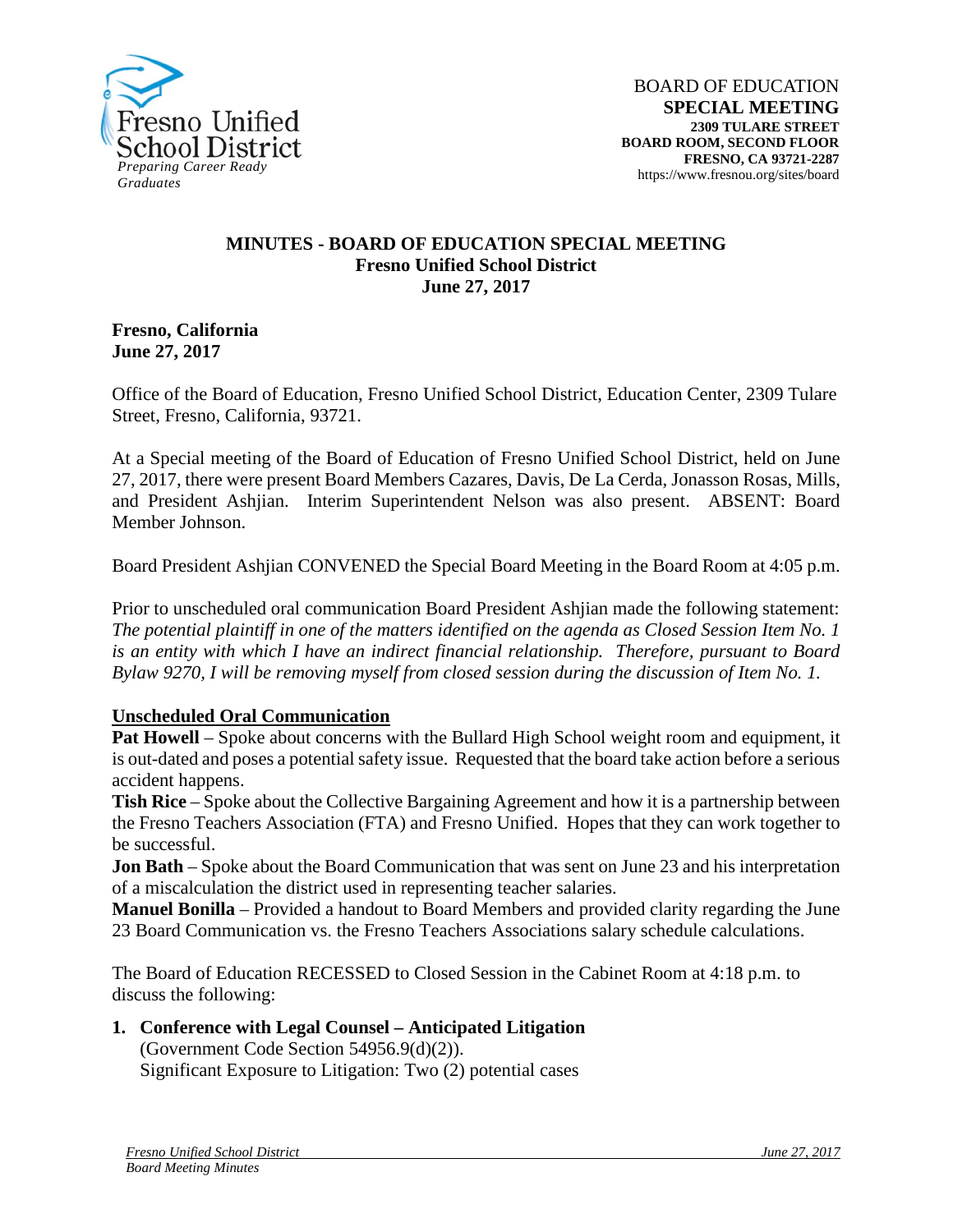## **2. Conference with Labor Negotiator**

(Government Code Section 54957.6)

FUSD Negotiator(s): Paul Idsvoog; Employee Organizations(s): FTA, CSEA, Chapter 125, CSEA, Chapter 143, SEIU, Local 521, FASTA/SEIU, Local 521/CTW, CLC, Fresno Unified Building & Construction Trades/FTA; International Association of Machinists and Aerospace Workers (IAMAW), Unrepresented Employees: All Management, Confidential, and Supervisory Employees.

The Board of Education RECONVENED to Open Session at 5:25 p.m., there was no action to report out of Closed Session.

*Board President Ashjian and Board Member Jonasson Rosas left after Closed Session and were not present for the Open Session portion of the meeting.*

## **A. APPROVE Terminating for Convenience the Contract on Bid 16-13R and Concluding Construction on the Figarden Elementary School Classroom Building Additions Rebid Project***.*

**Approved as recommended,** the termination of contract for Bid 16-13R for convenience and concluding construction on Figarden Elementary School Classroom Building Additions Rebid project, pursuant to General Conditions sections 00 72 00.15, subparagraph I, and 00 72 00.16. The project involves construction of two eight-classroom buildings, a four-classroom kindergarten building and associated site work.

For the record, there was one community member Mr. Kenneth Mackie who spoke on this item. Mr. Mackie asked the board four questions: 1. Has construction been completed? 2. Why is the district terminating this contract? 3. Has the district paid any monies pursuant to the contract? 4. If so, has the district taken any steps to recover all monies paid pursuant to the contract?

For the record, comments/questions were made by Board Members regarding how far along was the construction project, clarity as to the reason for terminating the contract, and what will the costs be to the district for terminating the contract. Chief Operations Officer Karin Temple was able to provide clarification. Member De La Cerda moved for approval, seconded by Member Davis, which carried a 4-0-1-2 vote. AYES: Board Members: Cazares, Davis, De La Cerda, and Mills. ABSTENTIONS: Board President Ashjian. ABSENT: Johnson and Jonasson Rosas.

## **B. APPROVE Budget Appropriation for District Art Collaborative Expansion NO ACTION WAS TAKEN ON THIS ITEM**.

As presented at February 22, 2017 Board meeting, the 2017/18 Proposed Budget includes an additional \$100,000 to support the expansion of the district art collaborative project to include approximately 40 teachers engaged in professional learning, supplies for student projects and gallery space to display students' work at Gallery One at ArtHop events located at the M Street Arts Complex.